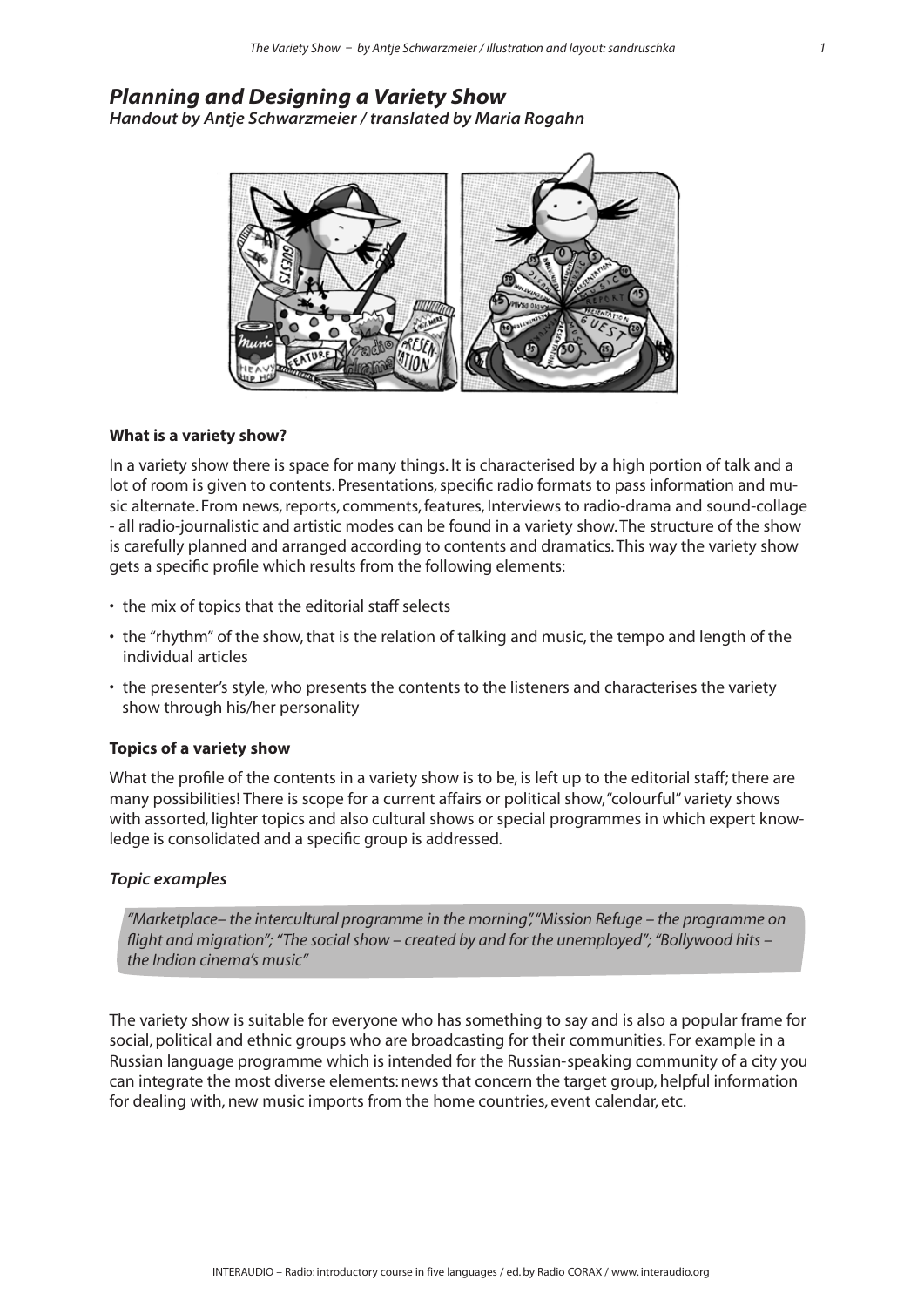#### **Arrangement options in a variety show**

News, interviews, montages, radio-dramas, stories, event calendar, presentation – in a variety show you can employ a whole range of familiar radio frames.

Moreover, especially in community-radios there are opportunities to experiment with familiar frames to develop an individual radio expression. Accordingly, the subjective perspective of the people "affected" appears much more often in community media than in commercial media or media under public law. Presentations, montages and interviews can be very personal. It is also worthwhile to reflect upon experiences with radio in different countries of the world, because you might get good ideas for your own show.

### **Structure of a variety show**



Usually a variety show begins with a welcome and an introduction to the programme. This can be a specially produced jingle or piece of music with the right atmosphere. Moreover, the presenter often gives an overview of the topics which are planned in the beginning. The timing in a variety show must be carefully prearranged, so that the programme can be full of events and put into action within the set time frame. (An example of a broadcast schedule is included at the end of this chapter).

#### **Checklist for structure and dramatics of the show**

- Which "ingredient" of the show is representative of the purpose of the programme?
- Which one is made best and therefore exciting to listen to?
- When are serious and more casual themes placed?
- Which ones are interesting and timely pieces? they should receive a place of honour in the programme and should be played at first or at last
- Are there set categories and according broadcast times for news, tips or comments?
- Which rhythm should the programme have, which proportion between talk and music?
- When do the listeners need concentration- and listening breaks?
- Between which articles and topics can you lead over well?

When arranging the timing it is important to plan for enough time buffers to allow for unexpected delays. If you present in more than one language you need more time. Also, you should plan for at least 3 minutes of music at the beginning and at the end of a programme to allow for the change of earlier and the later broadcast teams in the studio.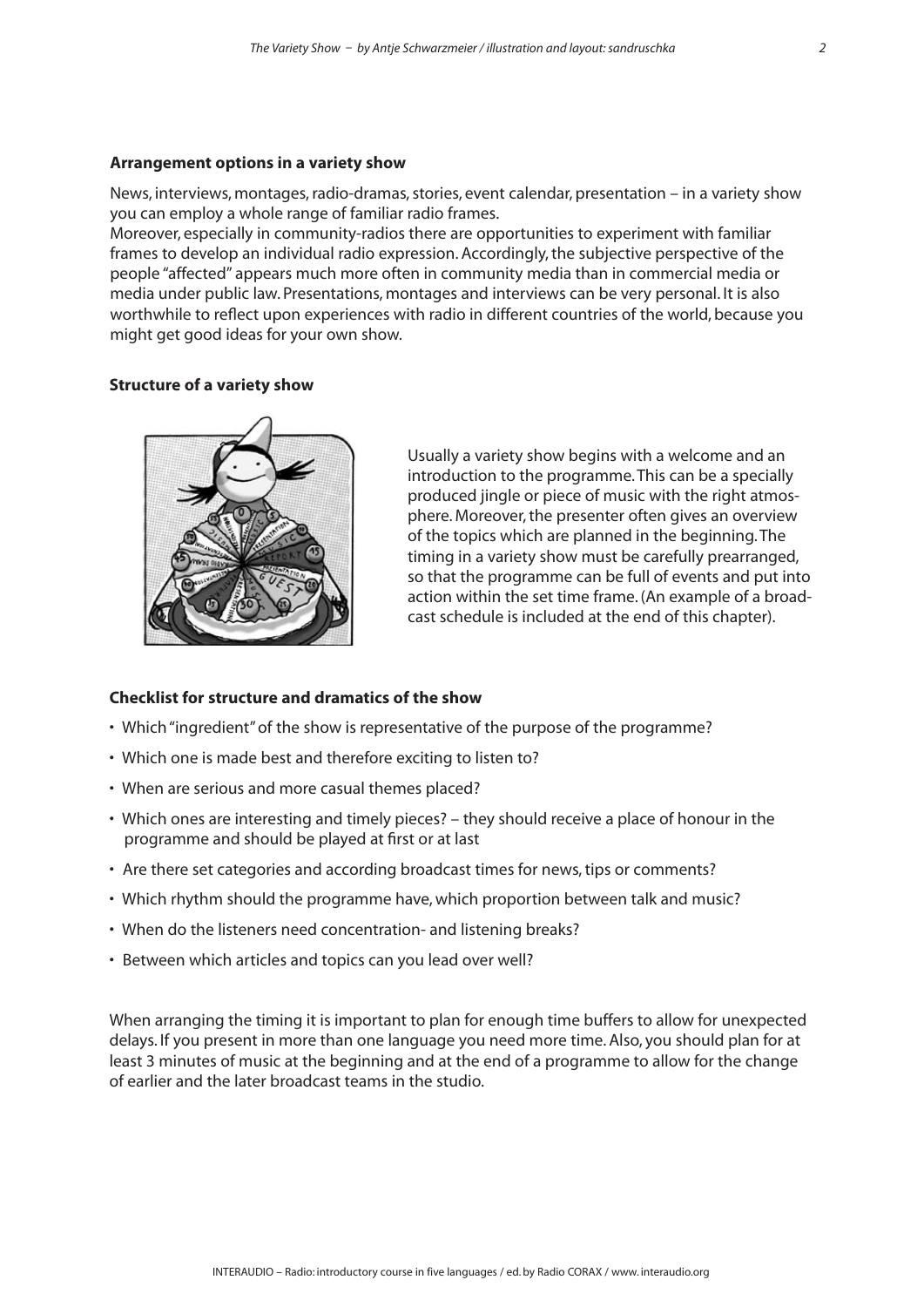#### **Presenting a variety show**

The presentation's task is to lead through a programme, to create connections between the different parts of the programme and to make the audience curious (see the chapter on presentation). Presenters of variety shows must therefore familiarise themselves with topics and questions of the programme to present them accordingly. The preparation time for the presentation of a variety show is relatively long: you should listen to all pre-produced montages of broadcasts and read all prepared texts. Only on this basis you can write down your own sensible headwords for a presentation. For introductory presentations it is best when they lead up to the first sentence of an article like a ramp.

*Tip:* You can take notes of the first and the last sentence of an article in the broadcast schedule.

In-between-presentations are well- done if they build bridges from one topic to the next seemingly without effort. A good presentation creates a "thread" through the programme, holds it together and makes a greater whole from motley topics. For the listeners it is the link to the programme. Therefore, it is important that it is heard regularly and so has a strong presence for the listeners. Although the presenter shapes the character of a show through his personality, he should restrain from a self presentation and instead make the contents of a show come to the fore.

#### **Music in a variety show**

Often listeners switch on a programme because of its music at first and then stay "hooked" on the articles. Therefore, think carefully about your selection of music in a variety show and regard it as an equally important part of the programme. It is understood that you name the title and band/ musician of a piece. The music should match the character of the variety show and address the same target group that you also want to reach with the content of the whole programme. If you select music that is too specific or one -sided you might limit your possible audience. An example: If you exclusively play Reggae in a political programme you will eventually only reach the overlap of politically interested reggae listeners. This means that music should be so varied that many people want to listen. But this does not mean arbitrariness!

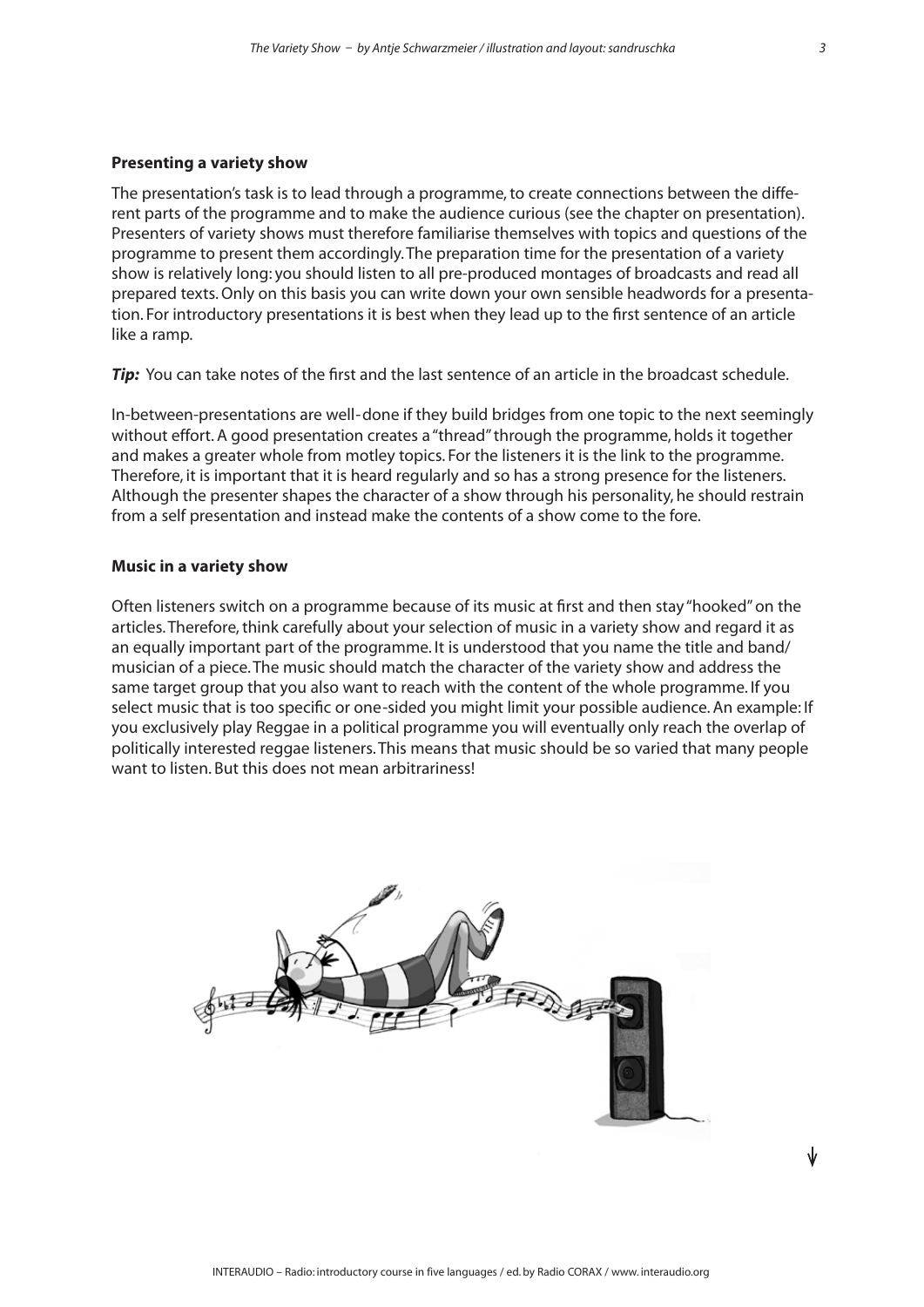Especially community radios give an opportunity to play music that is selected subjectively and is  $\uparrow$ not played anywhere else, because it does not conform to the main-stream style and does not meet the guidelines of standard radio. There only titles are played which comply with specific requirements in length, tempo, rhythm and timeliness.

Variety shows offer the opportunity to select and play music deliberately and thereby making the programme well-rounded and complete. With music you can create a positive atmosphere and rhythm of the show, for example by giving the listener time to reflect upon what has been heard by developing own thoughts on the topic. Sometimes it is good to also take up the topic in the music. For example, in a show about the youth in Mexico it suggests itself to play music which the youngsters there listen to.

However, you should be careful not to overload the contents of the show with music which in itself has a strong "message". These are most of all eloquent pieces with political consciousness. Music is an individual part of the programme, therefore demanding lyrics directly followed by similar articles can seem "exhausting".

This effect can be avoided by seriously considering music as part of the programme in terms of content.

# **Music as a topic of a variety show**

Music can become a topic in itself: with a presentation that tells you something about where it is from, its development, the instruments and the contents of the piece of music you can build wonderful bridges in a programme. For the same reason music is perfectly suitable for intercultural or multilingual broadcasts: the information that is necessary for understanding the music can be put across in a presentation, on this basis many listeners can then understand the piece of music. And of course music can be the topic of the show itself; interviews with musicians and collectors, background information about musicians and the development of the pieces turn a music broadcast into a music show.